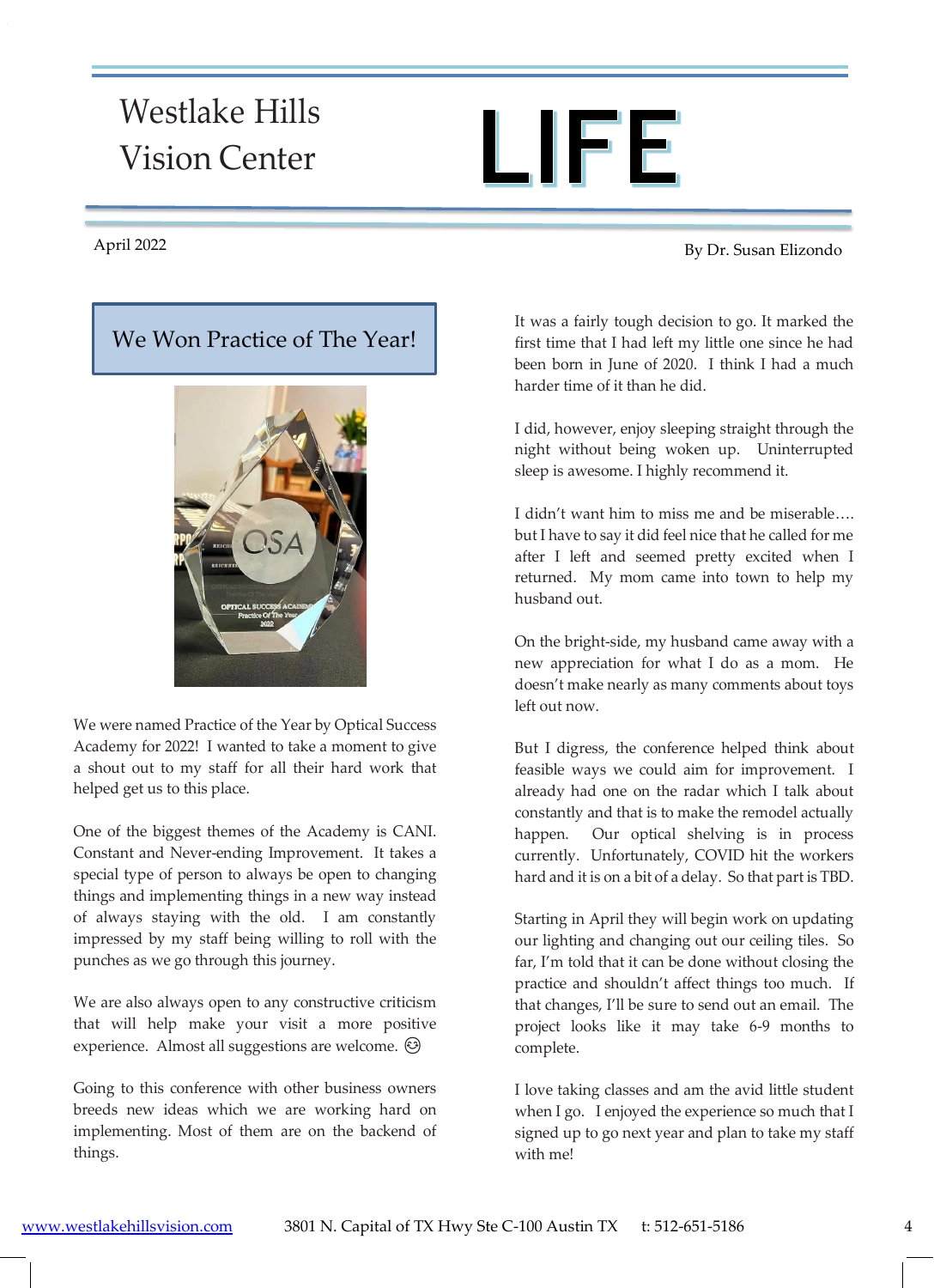On our way to where we had dinner, I managed to goad another person at the conference to go on a ride with me called the Slingshot. I think he thought I was kidding, but I figured I was a stone's throw away from Disney World, why not take a ride.

We made the brilliant choice to ride after dinner. I think my friend was hoping the ride would be closed by then. Tough luck, Bud! After, we paid our ride fee, I started to become a little doubtful about riding this thing that would throw me hundreds of feet in the air. The seats were all torn up and the apparatus itself looked like it had seen better days. We decided to go ahead. There had to have been some safety inspection at some point, right?

I sat on my friend's right side and he wonders about his hearing in that ear now. He also said he didn't see the point of screaming since I screamed loud enough for the both of us. I do have quite the pair of lungs. I'm much louder than you would expect for someone of my size.

I'm a small person and was almost sliding off the seat as we went up and turned over. I held on for dear life. Spoiler alert, I'm alive and well. I also got it on video , and we had fun showing the rest of the attendees. You could hear my screams over the equipment noise even when I was at the height of the sling shot.

As we slowly came down, rocking back and forth, I noticed how beautiful a night it was. It was crisp, moon shining bright above and the lights of a busy city below. It was peaceful so far up above it all.

It was the cherry on top of an amazing experience. Below is a picture of me with the rest of the attendees.





## Welcome BlackFin!

We have our avant garde frame line for metal frames and we now have a line that clean, easy to wear design. BlackFin pairs together the world's purest titanium from Japan and expert craftsmen in Italy to make Westlake Hills Vision Center's newest exclusive eyewear collection. Each frame feels lighter-than-air and features skin-friendly materials; Blackfin titanium is nontoxic and contains no residues of nickel or other heavy metals, meaning it won't cause allergies or irritation. The temples are cut to be thin and flexible, adapting comfortably to the wearer. Overall, the aesthetic is impeccably minimalistic: perfect for those who don't want to sacrifice comfort, style, or durability.

Thank you, Lauren, for the amazing description. If it were me writing, I would just say they are metal frames that are in more classic, easy to wear designs.

Below are a few examples of this awesome new frame line. As with all of the new lines we bring in we aim to make them unique and exclusive to us, at least they are when we bring them in. We can't help it other offices follow suit.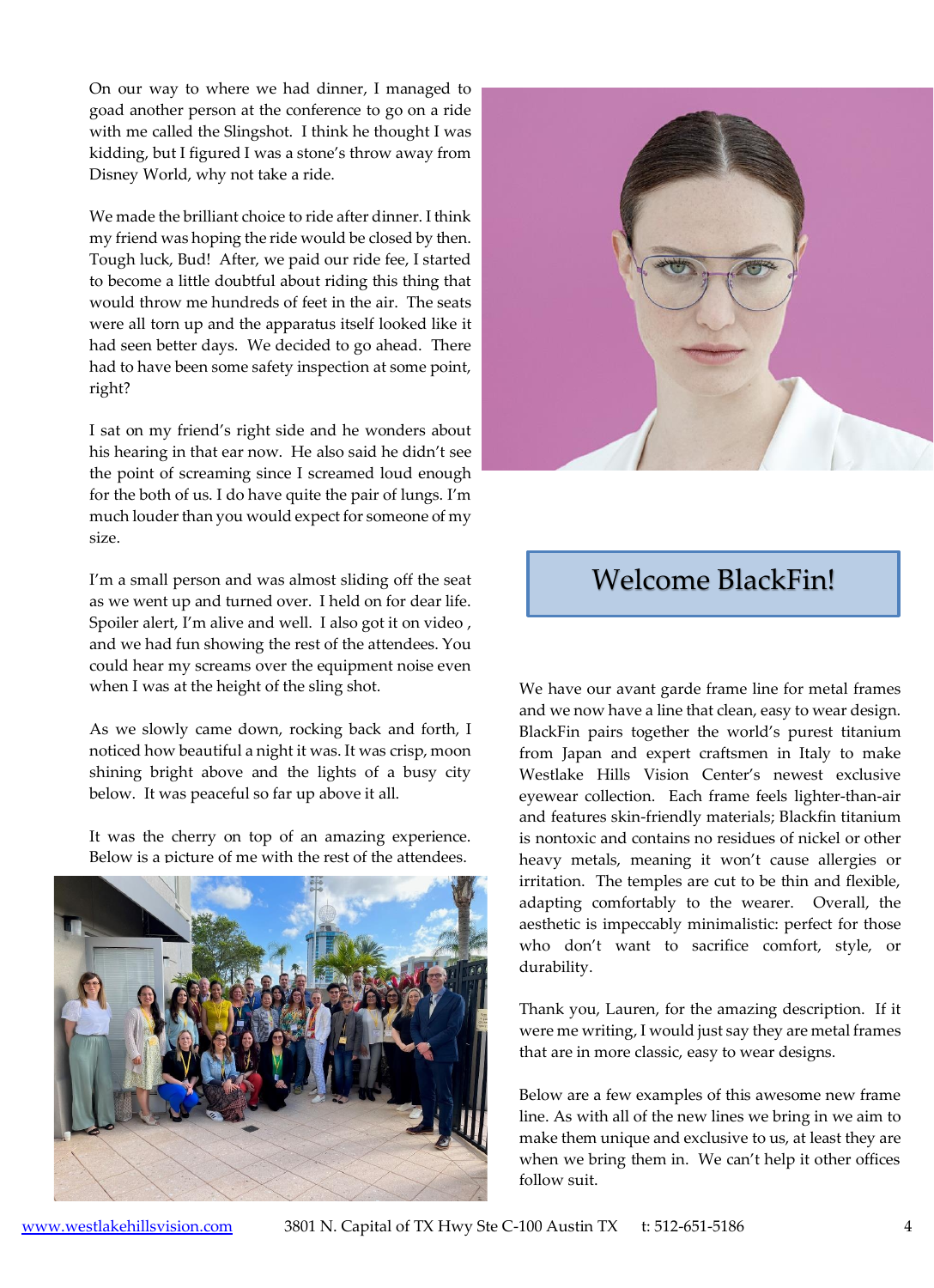# Off to Vision Expo East

I have another trip coming up March 31<sup>st</sup>. Myself and the staff are going to Vision Expo East! It lets us scour the brands of the globe to try and find what is the perfect fit.

 $me.$ Before the pandemic, I used to travel fairly often. It was like second nature to me. Now, after living in hibernation for 2 years, it feels like such a huge task. This trip happens to fall on my  $4<sup>th</sup>$  wedding anniversary; so the hubs and my baby are going with me.

I feel so lucky that I can take them with me. Taking an almost 2-year-old does make for more difficult air travel. We practiced in October but this is a flight that is twice as long. Our flight leaves in the wee hours of the morning; so, I'm hoping that both the baby and I will just sleep the whole way. His Daddy will be keeping him entertained in the Big Apple while I meet with vendors with Julie and Lauren.

was lucky enough to spend part of my 20s living it<br>up in Now York City, Woll yes Luce a poor student I actually went to Optometry school in New York City what feels like a lifetime ago. The last time I visited was before marriage and kids. It definitely feels different to be visiting at this point in my life. I up in New York City. Well, yes, I was a poor student at the time, but still it was amazing.

Since I was going there for school, I had a built-in social network. I also swing dance, Lindy Hop, so that was a second network that I was able to take advantage of.

I grew up in a small-town southeast of Houston so this was a bit of a leap from what I was used to. New Yorkers have a hard edge, but if you have a friend there, they are a true hard-core friend. New Yorkers aren't just nice to anyone.

I also swing dance, as I mentioned before. I would leave to go out dancing at 9PM, get there around 9:30-45, and I was still earlier than most. These days I go to bed at 8:30PM with my little one. The dance ended at midnight, but we would often go out for a late-night snack.

I always knew that it was a city I would never stay in. I could feel that I was there for only a brief period of time. I think because of that I took advantage of every opportunity that I could.

I would often go out to listen to live music or karaoke with friends. Since then, I have been told I'm tone deaf so it makes me even more appreciative of those who would go out with me and listen to me try to sing along. What good friends they were.

I still keep in touch with a few people from that time. Baby, Husband, and Vision Expo East permitting I'm hoping to meet up with old friends and classmates to catch up on life. At the New York Optometry school most of us came from all around the country and after graduation very few people ended up staying in the city. I can't believe that it's been 12 years since I graduated. I am the same person at the core but much more introspective and thoughtful.

I think of where I was and how far I've come and I am pretty proud of what I accomplished. I graduated broke, without a job, no place to live, and almost 200k in student debt. I found a job (sometimes working 7 days a week), an apartment (did a 6 month stint with my Mom), and managed to pay off my loans before buying the practice. Those were some penny-pinching years, but I did it.

Then I went looking for a practice to buy. I don't come from an affluent background, but I have managed to own a business. The funny thing was, when I was originally looking to purchase the practice, no one wanted to give me a loan. Apparently, no one wants to give you money if you don't already have it. I had one banker ask me if I had a rich uncle that could be a cosigner. I was like no, I'm currently the highest earner in my family. If there was money to be loaned, I was doing the loaning. If I had money, I wouldn't have been asking them for the loan in the first place. Since you are reading this you know that I did end up getting a loan afterall.

Now, I'm fortunate enough to be able to return to NYC with my family and my staff. I'm lucky that I am able to combine a work and family trip as one.

As I write this, it has made me quite sentimental. I am grateful for the support that I have had along the way from family and from patients as well.